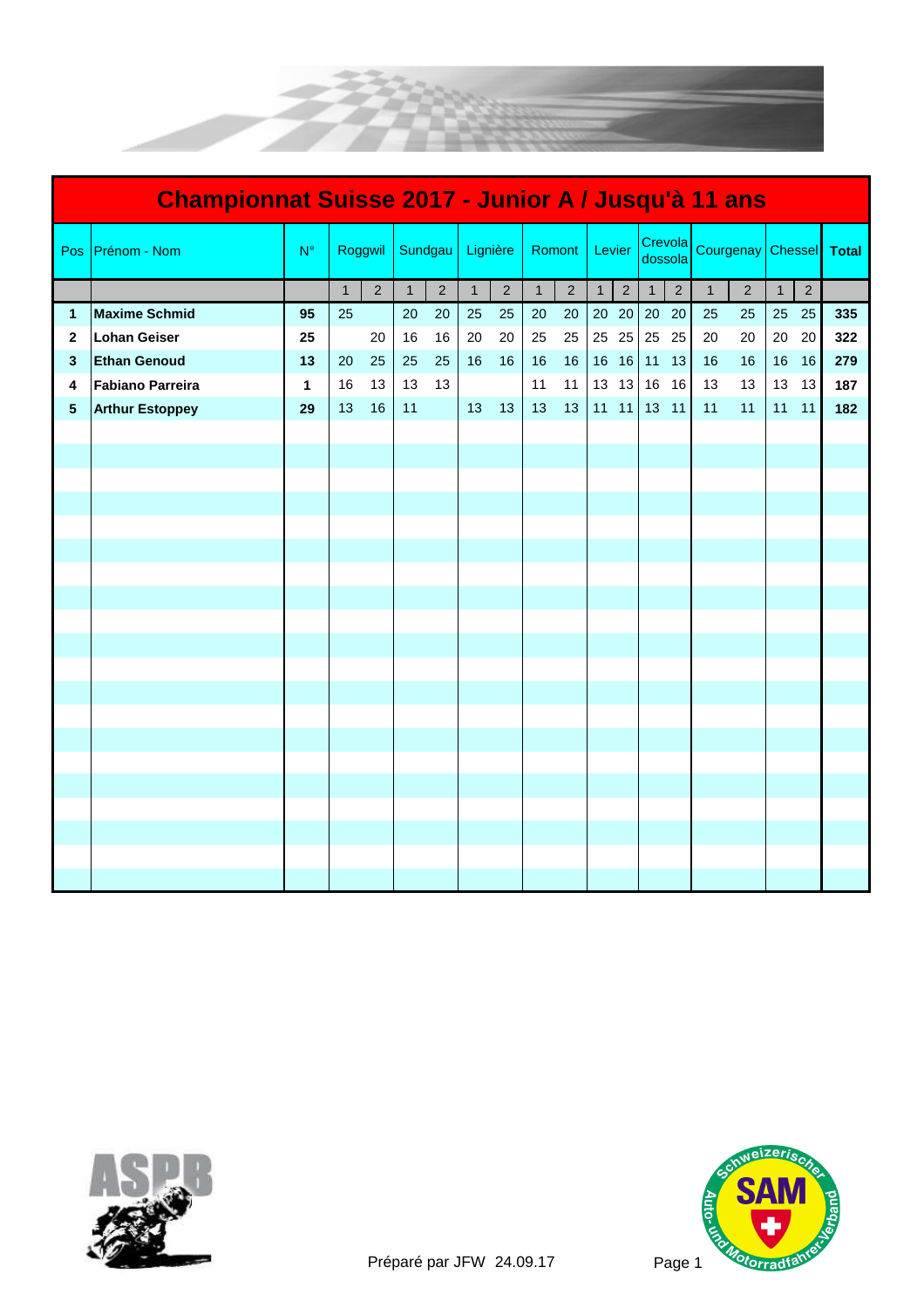

| Championnat Suisse 2017 - Junior B / De 11 à 14 ans |                     |             |              |                |              |                |          |                |              |                |        |                 |                    |                |              |                |                |                |     |
|-----------------------------------------------------|---------------------|-------------|--------------|----------------|--------------|----------------|----------|----------------|--------------|----------------|--------|-----------------|--------------------|----------------|--------------|----------------|----------------|----------------|-----|
| Pos                                                 | Prénom - Nom        | $N^{\circ}$ | Roggwil      |                | Sundgau      |                | Lignière |                | Romont       |                | Levier |                 | Crevola<br>dossola |                | Courgenay    |                | Chessel Total  |                |     |
|                                                     |                     |             | $\mathbf{1}$ | $\overline{2}$ | $\mathbf{1}$ | $\overline{2}$ | 1        | $\overline{2}$ | $\mathbf{1}$ | $\overline{2}$ |        | $1 \mid 2 \mid$ | $\mathbf{1}$       | $\overline{2}$ | $\mathbf{1}$ | $\overline{2}$ | 1 <sup>1</sup> | $\overline{2}$ |     |
| $\mathbf{1}$                                        | <b>Daniel Bento</b> | 46          | 25           | 25             | 25           | 25             | 25       | 25             | 25           | 25             |        |                 | 25 25 25 25        |                | 25           | 25             |                |                | 350 |
|                                                     |                     |             |              |                |              |                |          |                |              |                |        |                 |                    |                |              |                |                |                |     |
|                                                     |                     |             |              |                |              |                |          |                |              |                |        |                 |                    |                |              |                |                |                |     |
|                                                     |                     |             |              |                |              |                |          |                |              |                |        |                 |                    |                |              |                |                |                |     |
|                                                     |                     |             |              |                |              |                |          |                |              |                |        |                 |                    |                |              |                |                |                |     |
|                                                     |                     |             |              |                |              |                |          |                |              |                |        |                 |                    |                |              |                |                |                |     |
|                                                     |                     |             |              |                |              |                |          |                |              |                |        |                 |                    |                |              |                |                |                |     |
|                                                     |                     |             |              |                |              |                |          |                |              |                |        |                 |                    |                |              |                |                |                |     |
|                                                     |                     |             |              |                |              |                |          |                |              |                |        |                 |                    |                |              |                |                |                |     |
|                                                     |                     |             |              |                |              |                |          |                |              |                |        |                 |                    |                |              |                |                |                |     |
|                                                     |                     |             |              |                |              |                |          |                |              |                |        |                 |                    |                |              |                |                |                |     |
|                                                     |                     |             |              |                |              |                |          |                |              |                |        |                 |                    |                |              |                |                |                |     |
|                                                     |                     |             |              |                |              |                |          |                |              |                |        |                 |                    |                |              |                |                |                |     |
|                                                     |                     |             |              |                |              |                |          |                |              |                |        |                 |                    |                |              |                |                |                |     |
|                                                     |                     |             |              |                |              |                |          |                |              |                |        |                 |                    |                |              |                |                |                |     |
|                                                     |                     |             |              |                |              |                |          |                |              |                |        |                 |                    |                |              |                |                |                |     |
|                                                     |                     |             |              |                |              |                |          |                |              |                |        |                 |                    |                |              |                |                |                |     |
|                                                     |                     |             |              |                |              |                |          |                |              |                |        |                 |                    |                |              |                |                |                |     |
|                                                     |                     |             |              |                |              |                |          |                |              |                |        |                 |                    |                |              |                |                |                |     |
|                                                     |                     |             |              |                |              |                |          |                |              |                |        |                 |                    |                |              |                |                |                |     |
|                                                     |                     |             |              |                |              |                |          |                |              |                |        |                 |                    |                |              |                |                |                |     |
|                                                     |                     |             |              |                |              |                |          |                |              |                |        |                 |                    |                |              |                |                |                |     |
|                                                     |                     |             |              |                |              |                |          |                |              |                |        |                 |                    |                |              |                |                |                |     |
|                                                     |                     |             |              |                |              |                |          |                |              |                |        |                 |                    |                |              |                |                |                |     |



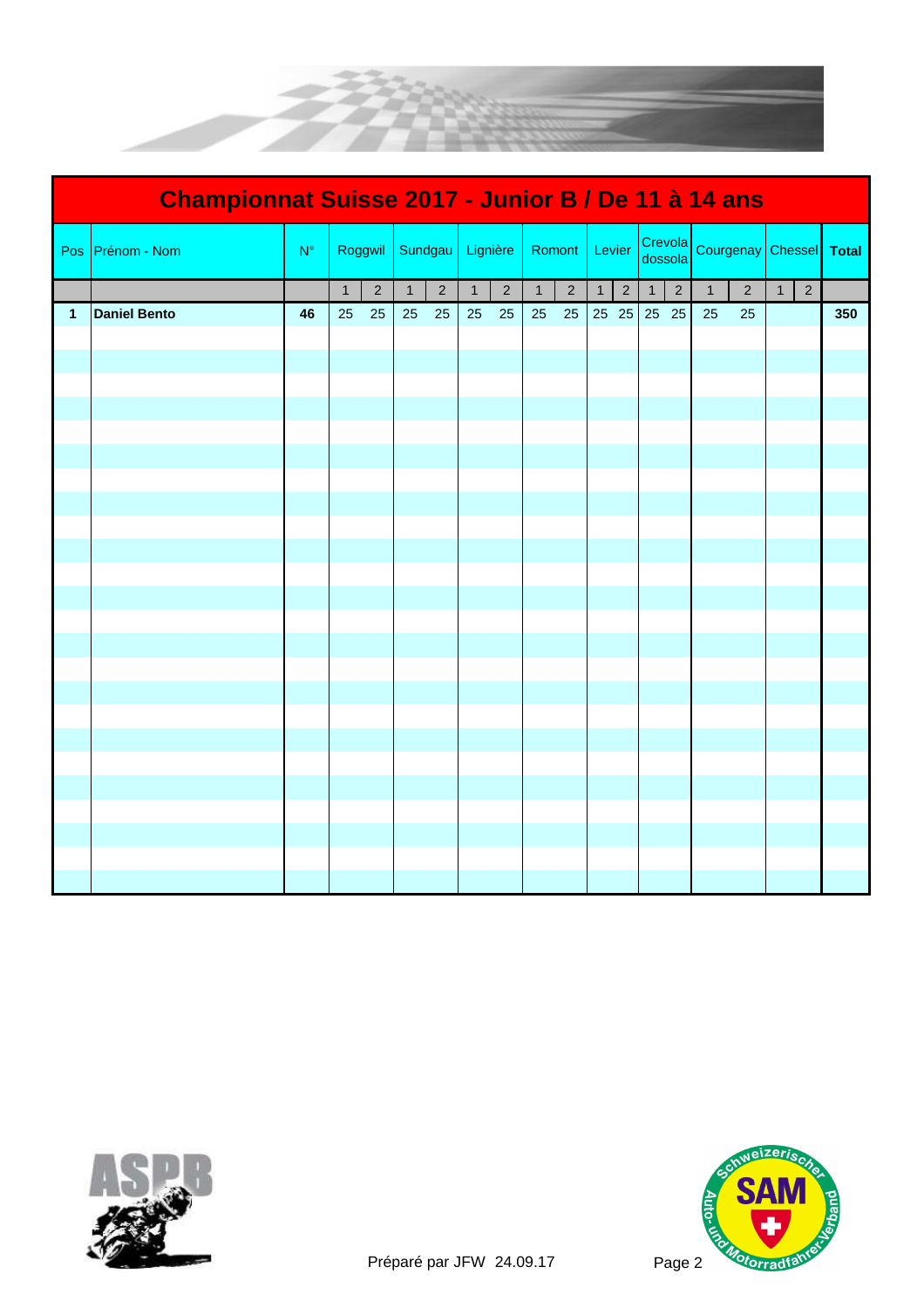



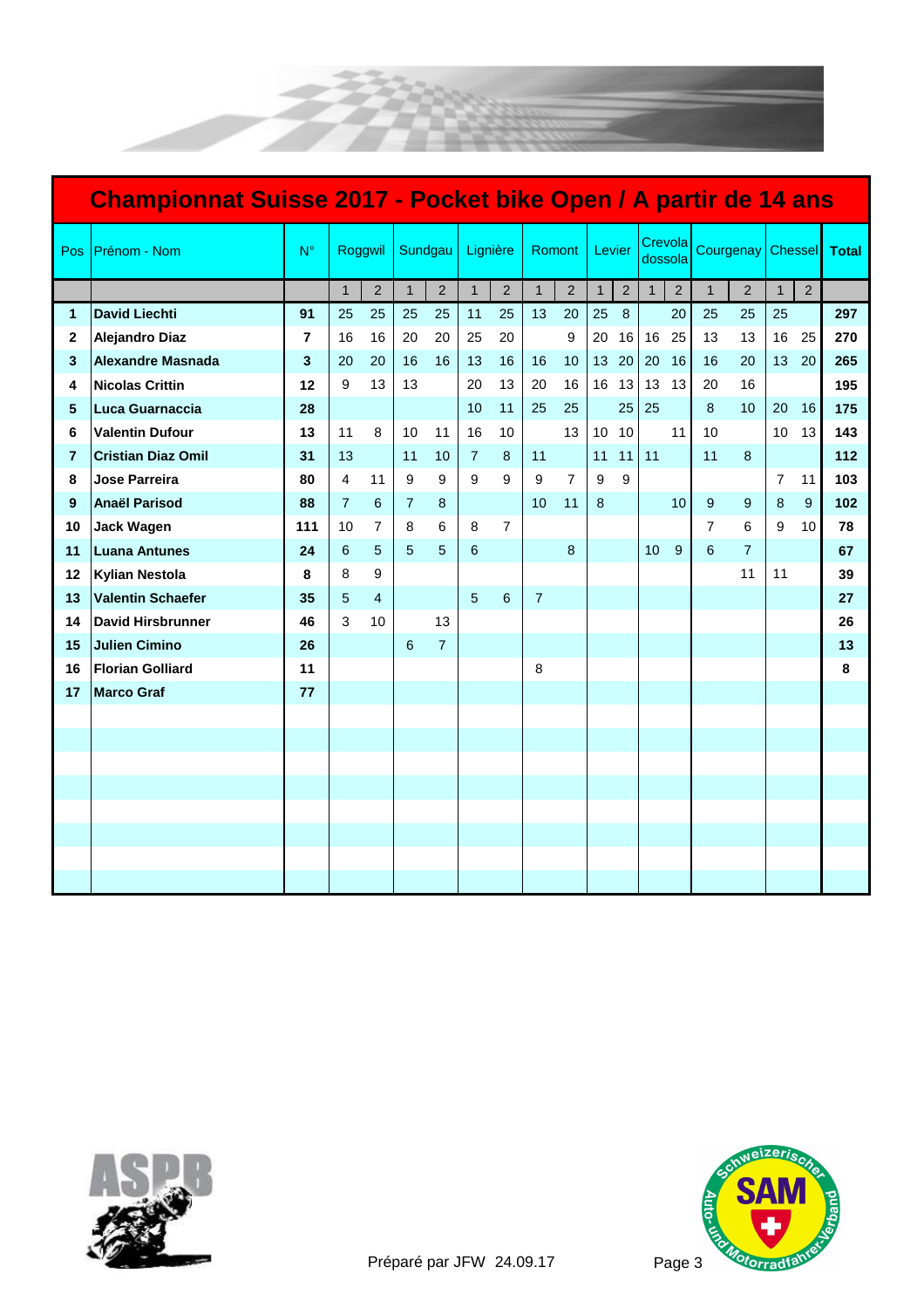